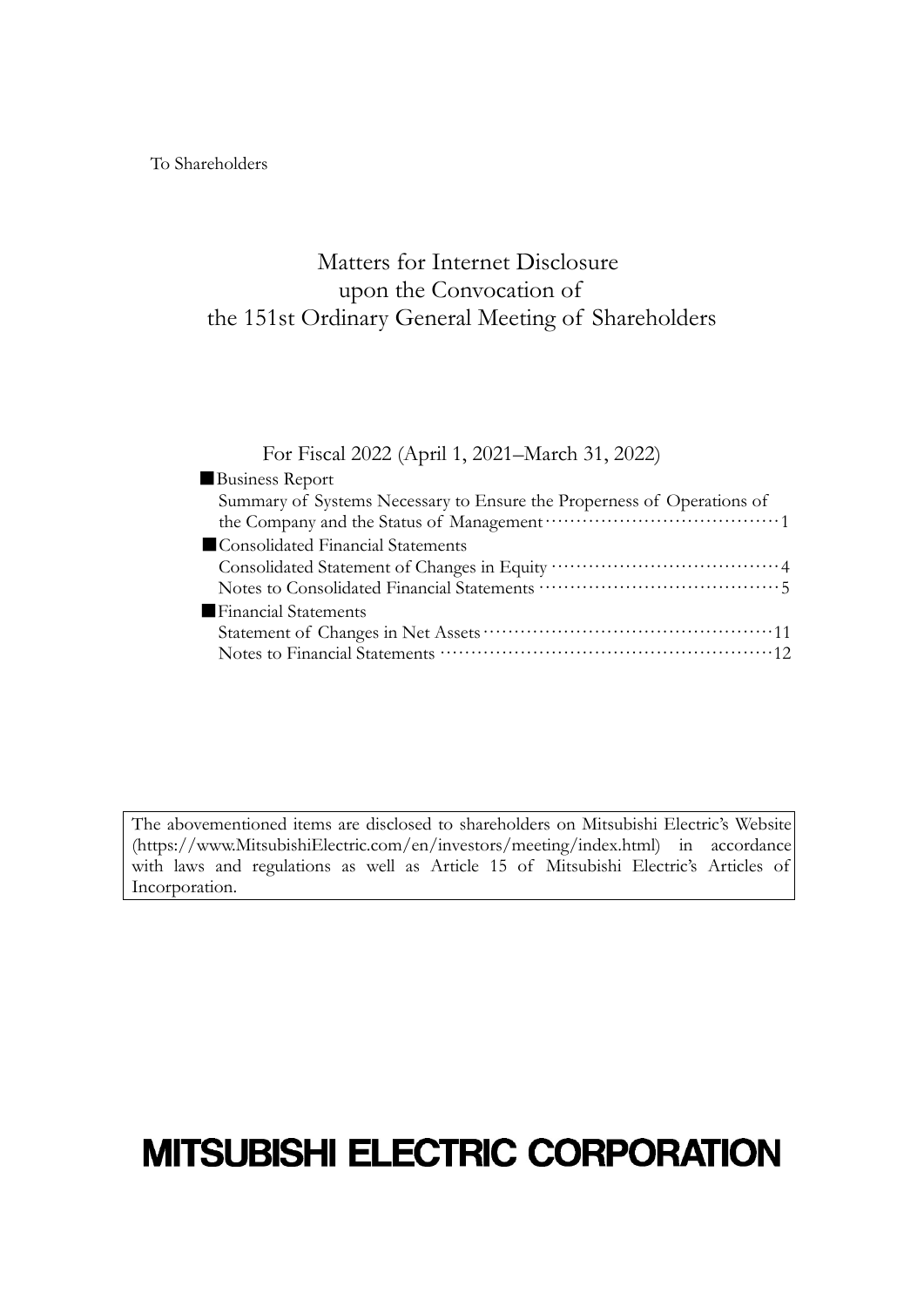#### ■Business Report

#### **Summary of Systems Necessary to Ensure the Properness of Operations of the Company and the Status of Management**

(1) For the execution of the duties of the Audit Committee, its independence is secured by assigning employees whose job is exclusively to assist the Audit Committee members. In addition, internal regulations regarding the processing of expenses and debts incurred in the execution of the duties of the Audit Committee members are established and such expenses and debts are properly processed.

A system for reporting to the Audit Committee is developed to report information about the Company and its subsidiaries to the Audit Committee via the divisions in charge of internal control, and an internal whistle-blower system is developed and its details are reported to the Audit Committee members.

Furthermore, the Audit Committee members attend important meetings including Executive Officer meetings and conduct investigations such as interviews with Executive Officer and the executives of the Company's offices and subsidiaries, and undertake deliberations to determine audit policies, methods, implementation status, and results of the audit by regularly receiving reports from the Independent Auditor and Executive Officers in charge of audits.

| Item                                                                                                                                                                               | Matters resolved                                                                                                                                                                                                                                                                                                                                                                                                                                                                                                                                                                                                                                                                                                                                                                                                                                                                                                                                                                                                                                                                                                                                                                                                                                                                                                      | Status of management                                                                                                                                                                                                                                                                                                                                                                                                                                                                                                                                                                                                                                                                                                                                                                                                                                                                                                                                                                                                                                                                                                                                                                                                                                                                                                                                                                                                                                                                                                                                                                                                                                                                                                                                                                                                                                                                       |
|------------------------------------------------------------------------------------------------------------------------------------------------------------------------------------|-----------------------------------------------------------------------------------------------------------------------------------------------------------------------------------------------------------------------------------------------------------------------------------------------------------------------------------------------------------------------------------------------------------------------------------------------------------------------------------------------------------------------------------------------------------------------------------------------------------------------------------------------------------------------------------------------------------------------------------------------------------------------------------------------------------------------------------------------------------------------------------------------------------------------------------------------------------------------------------------------------------------------------------------------------------------------------------------------------------------------------------------------------------------------------------------------------------------------------------------------------------------------------------------------------------------------|--------------------------------------------------------------------------------------------------------------------------------------------------------------------------------------------------------------------------------------------------------------------------------------------------------------------------------------------------------------------------------------------------------------------------------------------------------------------------------------------------------------------------------------------------------------------------------------------------------------------------------------------------------------------------------------------------------------------------------------------------------------------------------------------------------------------------------------------------------------------------------------------------------------------------------------------------------------------------------------------------------------------------------------------------------------------------------------------------------------------------------------------------------------------------------------------------------------------------------------------------------------------------------------------------------------------------------------------------------------------------------------------------------------------------------------------------------------------------------------------------------------------------------------------------------------------------------------------------------------------------------------------------------------------------------------------------------------------------------------------------------------------------------------------------------------------------------------------------------------------------------------------|
| The matters<br>prescribed by the<br>applicable<br>Ordinance of the<br>Ministry of Justice<br>as those necessary<br>for the execution<br>of the duties of<br>the Audit<br>Committee | Assign employees whose job is<br>exclusively to assist the Audit<br>Committee.<br>■The Senior General Manager of<br>the Corporate Human<br>Resources Division will consult<br>with Audit Committee members<br>regarding the evaluation of<br>performance by and relocation<br>of employees exclusively<br>assisting the Audit Committee.<br>■Establish a system for reporting<br>information about the Company<br>and its subsidiaries to the Audit<br>Committee via the divisions in<br>charge of internal control.<br>Establish internal regulations and<br>systems to protect people who<br>reported information about the<br>Company and its subsidiaries to<br>the Audit Committee.<br>■ Establish internal regulations<br>regarding the processing of<br>expenses and debts incurred in<br>the execution of the duties of<br>the Audit Committee members.<br>■Establish the following<br>structures and systems in<br>relation to other audits by the<br>Audit Committee:<br>1. Conduct investigation of the<br>Company and its subsidiaries.<br>2. Undertake deliberations to<br>determine audit policies,<br>methods, implementation<br>status and results of the audit<br>by regularly convening<br>debriefing sessions between<br>the Independent Auditor and<br>Executive Officers in charge<br>of audits. | ■Employees whose job is exclusively to assist the<br>Audit Committee are assigned and are assisting the<br>Audit Committee.<br>The Senior General Manager of the Corporate<br>Human Resources Division consults with Audit<br>Committee members regarding the evaluation of<br>performance by and relocation of employees<br>exclusively assisting the Audit Committee.<br>Reporting systems are established based on the type<br>of information, and information about the<br>Company and its subsidiaries is reported to the<br>Audit Committee via the divisions in charge of<br>internal control.<br>Results of internal audit are reported to the Audit<br>Committee on a regular basis from the internal<br>auditors via the Executive Officers in charge of<br>audits.<br>■An internal whistle-blower system is developed and<br>its details are reported to the Audit Committee<br>members.<br>■Internal regulations and systems to protect people<br>who reported information about the Company and<br>its subsidiaries to the Audit Committee are<br>established and are thoroughly informed in the<br>Group.<br>Internal regulations regarding the processing of<br>expenses and debts incurred in the execution of the<br>duties of the Audit Committee members are<br>established, and such expenses and debts are<br>properly processed.<br>The Audit Committee members attend important<br>meetings including Executive Officer meetings, and<br>conduct investigations such as interviews with<br>Executive Officers and the executives of the<br>Company's offices and subsidiaries.<br>■The Audit Committee undertakes deliberations to<br>determine audit policies, methods, implementation<br>status and results of the audit by regularly receiving<br>reports from the Independent Auditor and<br>Executive Officers in charge of audits and<br>exchanging opinions. |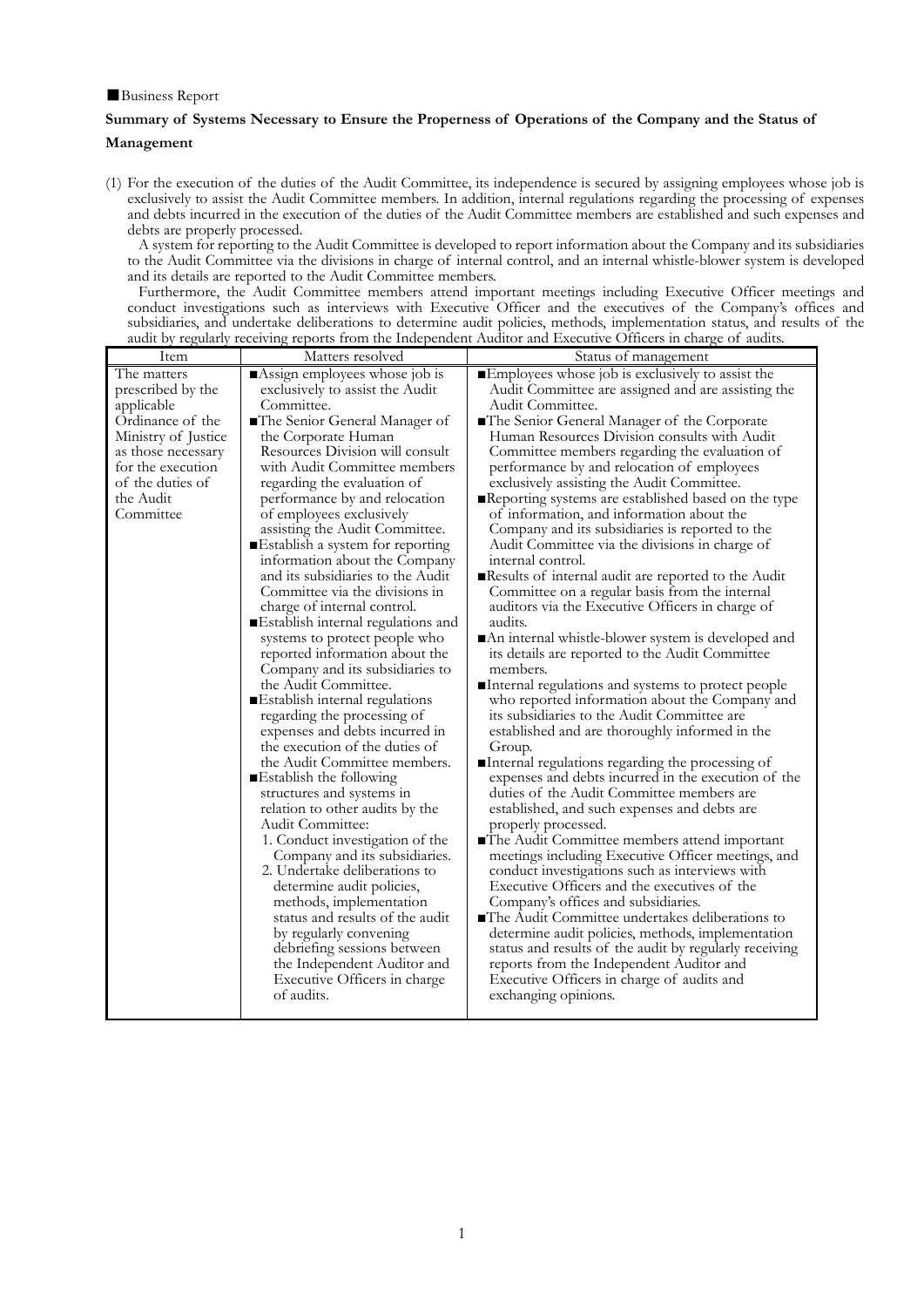(2) Internal regulations and systems to ensure the properness of operations within the Mitsubishi Electric Group are established. Executive Officers take responsibility for constructing such systems within the areas over which they are appointed. Important matters are deliberated by convening Executive Officer meetings.

Executive Officers regularly monitor the status of management of the systems. The divisions in charge of internal control monitor the status of design and management of internal control system and regulations. Also, an internal whistle-blower system is developed and its details are reported to the Audit Committee members.

Furthermore, the status of management of the system is audited by internal auditors, and the audit results are reported regularly to the Audit Committee via Executive Officers in charge of audit.

| Item                                                                                                                                                                                                                                                                                 | Matters resolved                                                                                                                                                                                                                                                                                                                                                                                                                                                                                                                                                                                                                                                                                                                                                                                                                                                                                                                                                                                                                                                                                                                                                                                                                                                                       | Status of management                                                                                                                                                                                                                                                                                                                                                                                                                                                                                                                                                                                                                                                                                                                                                                                                                                                                                                                                                                                                                                                                  |                                                                                                                                                                                                                                                                                                                                                                                                                                                                                                          |  |  |
|--------------------------------------------------------------------------------------------------------------------------------------------------------------------------------------------------------------------------------------------------------------------------------------|----------------------------------------------------------------------------------------------------------------------------------------------------------------------------------------------------------------------------------------------------------------------------------------------------------------------------------------------------------------------------------------------------------------------------------------------------------------------------------------------------------------------------------------------------------------------------------------------------------------------------------------------------------------------------------------------------------------------------------------------------------------------------------------------------------------------------------------------------------------------------------------------------------------------------------------------------------------------------------------------------------------------------------------------------------------------------------------------------------------------------------------------------------------------------------------------------------------------------------------------------------------------------------------|---------------------------------------------------------------------------------------------------------------------------------------------------------------------------------------------------------------------------------------------------------------------------------------------------------------------------------------------------------------------------------------------------------------------------------------------------------------------------------------------------------------------------------------------------------------------------------------------------------------------------------------------------------------------------------------------------------------------------------------------------------------------------------------------------------------------------------------------------------------------------------------------------------------------------------------------------------------------------------------------------------------------------------------------------------------------------------------|----------------------------------------------------------------------------------------------------------------------------------------------------------------------------------------------------------------------------------------------------------------------------------------------------------------------------------------------------------------------------------------------------------------------------------------------------------------------------------------------------------|--|--|
| The<br>development<br>of systems<br>necessary to<br>ensure that<br>the execution<br>of duties by<br>Executive<br>Officers<br>complies with<br>laws and<br>regulations<br>and the<br>Articles of<br>Incorporation                                                                     | ■ Establish internal regulations<br>ensuring that the Executive<br>Officers' performance and<br>execution of duties is in<br>accordance with laws and<br>regulations the Articles of<br>Incorporations. Internal<br>auditors shall monitor the<br>status of management.                                                                                                                                                                                                                                                                                                                                                                                                                                                                                                                                                                                                                                                                                                                                                                                                                                                                                                                                                                                                                | Internal regulations ensuring<br>that the Executive Officers'<br>performance and execution<br>of duties is in accordance<br>with laws and regulations and<br>the Articles of<br>Incorporations are<br>established. Their duties are<br>executed in accordance with<br>these internal regulations.<br>■Compliance training is<br>implemented for all<br>Executive Officers on a<br>regular basis. Points of<br>concern for Executive<br>Officers in light of legal<br>reform and social trends are<br>provided.                                                                                                                                                                                                                                                                                                                                                                                                                                                                                                                                                                        | <b>Executive Officers take</b><br>responsibility for<br>constructing systems to<br>ensure the properness of<br>operations of the Group<br>within the areas over which<br>they are appointed, and<br>regularly monitor the status<br>of management of the<br>systems.<br>The divisions in charge<br>of internal control monitor<br>the status of design and<br>management of internal<br>control system and<br>regulations. Also an internal<br>whistle-blower system is<br>developed and its details are |  |  |
| Other systems<br>prescribed by<br>the applicable<br>Ordinance of<br>the Ministry<br>of Justice as<br>systems<br>necessary to<br>ensure the<br>properness of<br>operations of<br>the company,<br>and of the<br>corporate<br>group formed<br>by the<br>company and<br>its subsidiaries | Establish internal regulations<br>related to the record keeping<br>and information management<br>regarding Executive Officers'<br>performance and execution<br>of duties. Internal auditors<br>shall monitor the status of<br>management.<br>■Executive officers shall take<br>responsibility for constructing<br>risk management systems<br>related to possible losses<br>within the areas over which<br>they are appointed.<br>Important matters shall be<br>deliberated at Executive<br>Officer meetings. Internal<br>auditors shall monitor the<br>status of management.<br>■Executive officers shall take<br>responsibility for ensuring<br>management efficiency within<br>the areas over which they are<br>appointed. Important matters<br>shall be deliberated at<br>Executive Officer meetings.<br>Internal auditors shall<br>monitor the status of<br>management.<br>Establish the following<br>systems ensuring that<br>employees' performance and<br>execution of duties is in<br>accordance with laws and the<br>Articles of Incorporation.<br>Internal auditors shall<br>monitor the status of<br>management.<br>1. Establish internal<br>regulations and action<br>guidelines regarding ethics<br>and compliance.<br>2. Implement an internal<br>whistle-blower system. | Internal regulations related to<br>the record keeping and<br>information management<br>regarding Executive Officers'<br>performance and execution<br>of duties are established.<br>Record keeping and<br>information management are<br>carried out in an appropriate<br>manner.<br>■Executive Officers take<br>responsibility for<br>constructing risk<br>management systems related<br>to possible losses within the<br>areas over which they are<br>appointed. Important matters<br>are deliberated by convening<br>Executive Officer meetings.<br>■Executive officers take<br>responsibility for ensuring<br>management efficiency<br>within the areas over which<br>they are appointed.<br>Important matters are<br>deliberated by convening<br>Executive Officer meetings.<br>Internal regulations and<br>action guidelines regarding<br>ethics and compliance are<br>established, based on which<br>the performance and<br>execution of duties is carried<br>out.<br>■Various types of compliance-<br>related trainings are<br>implemented for employees<br>on a regular basis. | reported to the Audit<br>Committee members.<br>The status of<br>management of the systems<br>is audited by internal<br>auditors, and the audit<br>results are reported regularly<br>to the Audit Committee via<br>Executive Officers in charge<br>of audit.                                                                                                                                                                                                                                              |  |  |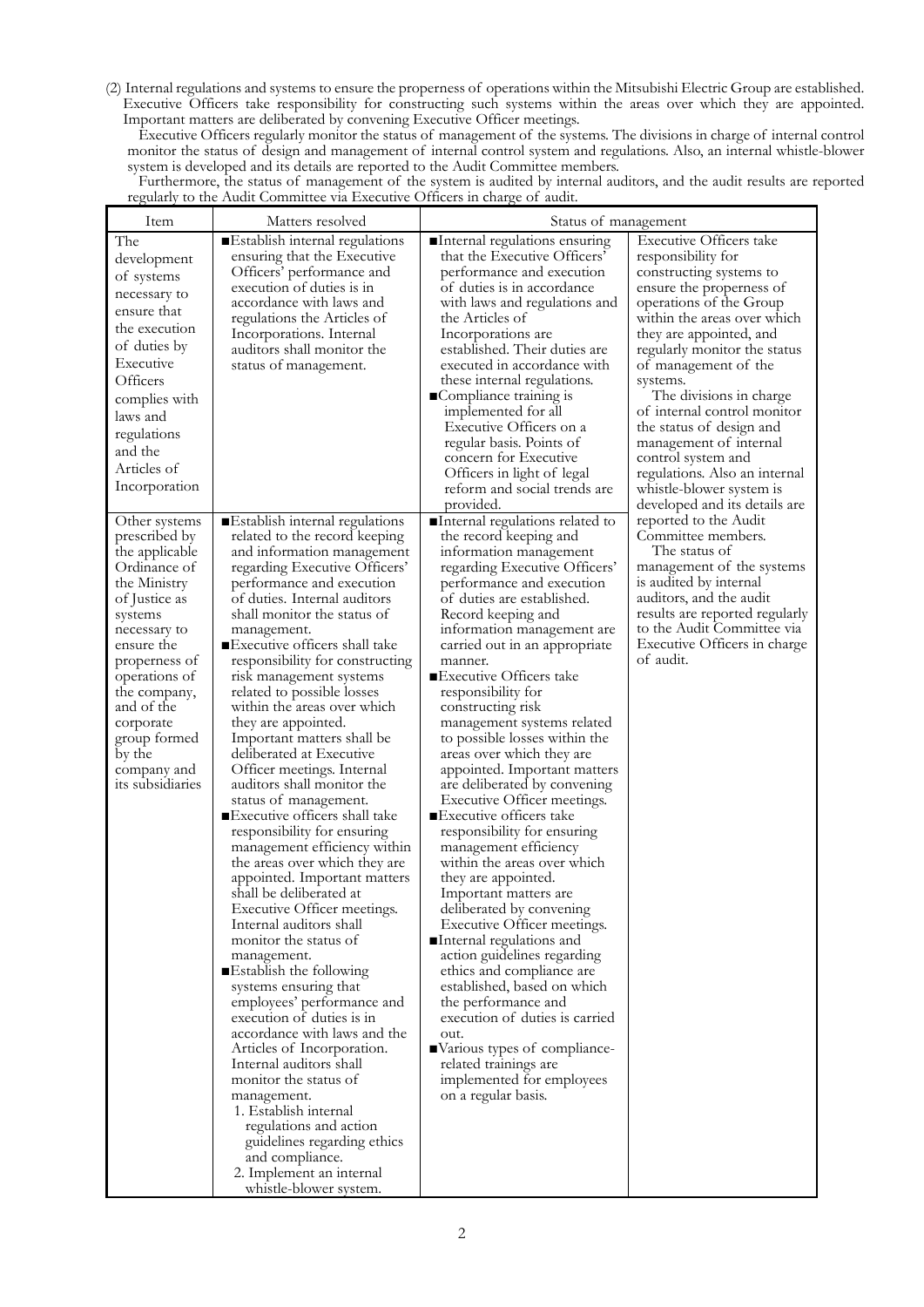| Item | Matters resolved                                                                                                                                                                                                                                                                                                                                                                                                                                                                                                                                                                                                                                                                                                                                                                                                                                                                                                  | Status of management                                                                                                                                                                                                                                                                                                                                                                                                                                                                                                                                                                                                                                                                                                                         |  |  |  |
|------|-------------------------------------------------------------------------------------------------------------------------------------------------------------------------------------------------------------------------------------------------------------------------------------------------------------------------------------------------------------------------------------------------------------------------------------------------------------------------------------------------------------------------------------------------------------------------------------------------------------------------------------------------------------------------------------------------------------------------------------------------------------------------------------------------------------------------------------------------------------------------------------------------------------------|----------------------------------------------------------------------------------------------------------------------------------------------------------------------------------------------------------------------------------------------------------------------------------------------------------------------------------------------------------------------------------------------------------------------------------------------------------------------------------------------------------------------------------------------------------------------------------------------------------------------------------------------------------------------------------------------------------------------------------------------|--|--|--|
|      | The following systems shall<br>be established in order to<br>ensure the properness of<br>operations within the Group.<br>1. Executive officers shall<br>manage the subsidiaries<br>within the areas over which<br>they are appointed.<br>2. Establish action guidelines<br>shared throughout the<br>Group regarding ethics and<br>compliance.<br>3. Create a specialized<br>organization for integrated<br>management of the Group<br>companies.<br>4. Build systems for reporting<br>matters relating to the<br>performance and execution<br>of duties of the Group<br>companies, managing risks<br>of possible losses, and<br>ensuring the efficiency of<br>performance and execution<br>of duties, and establish<br>management standards.<br>Important matters shall be<br>deliberated and reported at<br>Executive Officer meetings.<br>5. Conduct regular audits of<br>subsidiaries by internal<br>auditors. | ■Executive Officers take<br>responsibility for managing<br>the subsidiaries within the<br>areas over which they are<br>appointed.<br>Action guidelines shared<br>throughout the Group<br>regarding ethics and<br>compliance are established<br>and thoroughly informed in<br>the Group.<br>A specialized organization for<br>the management of<br>associated companies is<br>created for the integrated<br>management of the Group<br>companies.<br>$\blacksquare$ In order to ensure the<br>properness of operations<br>within the Group,<br>management standards for<br>the Group companies are<br>established. Important<br>matters of the Group<br>companies are deliberated<br>and reported by convening<br>Executive Officer meetings. |  |  |  |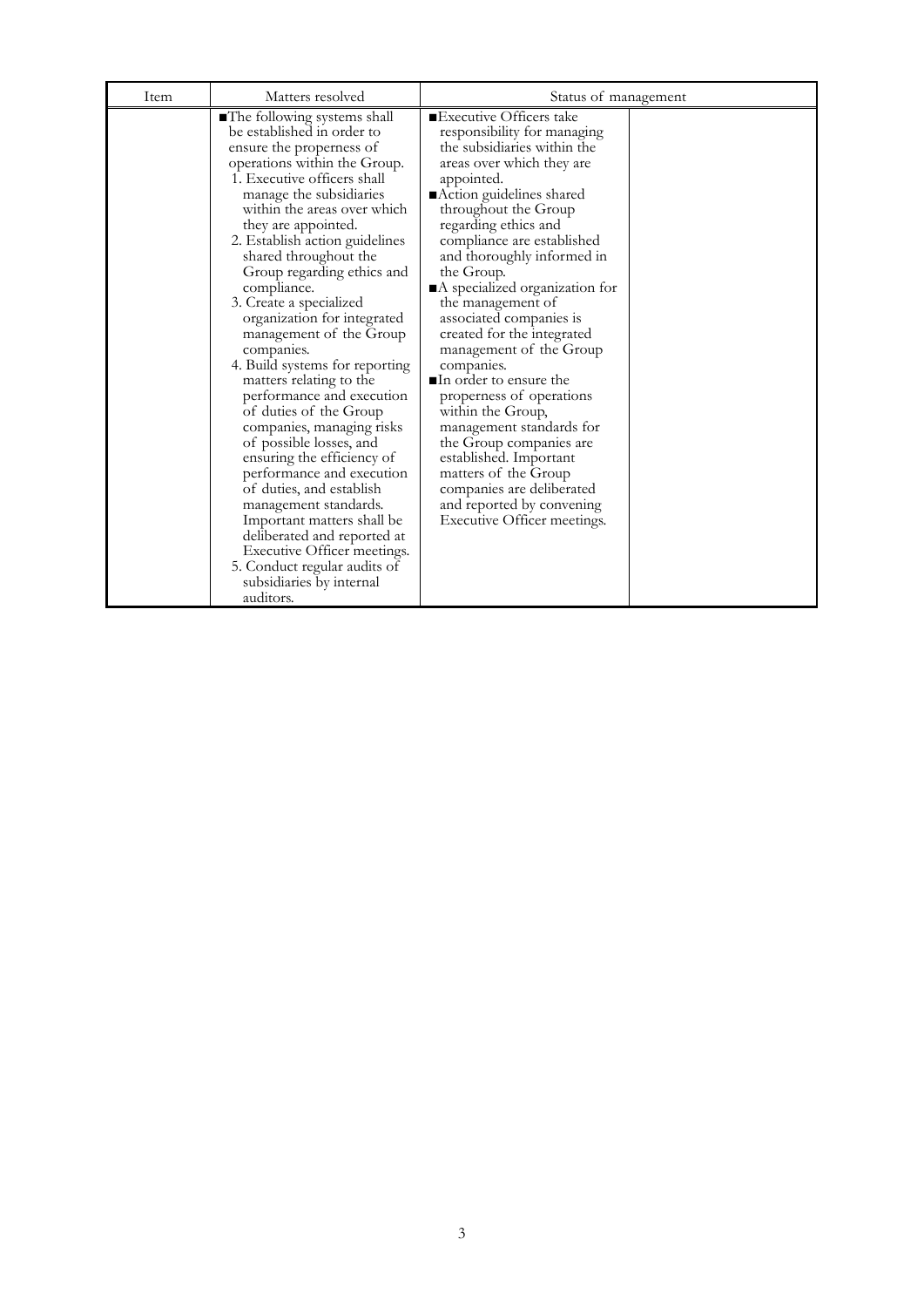### ■ Consolidated Financial Statements

# Consolidated Statement of Changes in Equity

## (April 1, 2021 to March 31, 2022)

(Millions of yen)

| Mitsubishi Electric Corp. stockholders' equity                |                          |                          |                      |                                                        |                               |                |                                  |              |
|---------------------------------------------------------------|--------------------------|--------------------------|----------------------|--------------------------------------------------------|-------------------------------|----------------|----------------------------------|--------------|
| Items                                                         | Common<br>stock          | Capital<br>surplus       | Retained<br>earnings | Accumulated<br>other<br>comprehensive<br>income (loss) | Treasury<br>stock, at<br>cost | Total          | Non-<br>controlling<br>interests | Total equity |
| Balance at beginning of period                                | 175,820                  | 202,777                  | 2,266,490            | 111,801                                                | (2,595)                       | 2,754,293      | 116,318                          | 2,870,611    |
| Net profit                                                    |                          |                          | 203,482              |                                                        |                               | 203,482        | 14,403                           | 217,885      |
| Other comprehensive income<br>(loss), net of tax              |                          |                          |                      | 153,444                                                |                               | 153,444        | 7,556                            | 161,000      |
| Comprehensive income                                          | $\overline{\phantom{0}}$ | $\overline{\phantom{0}}$ | 203,482              | 153,444                                                |                               | 356,926        | 21,959                           | 378,885      |
| Reclassification to retained<br>earnings                      |                          |                          | 80,717               | (80, 717)                                              |                               |                |                                  |              |
| <b>Dividends</b>                                              |                          |                          | (85, 723)            |                                                        |                               | (85, 723)      | (13,673)                         | (99,396)     |
| Purchase of treasury stock                                    |                          |                          |                      |                                                        | (50, 526)                     | (50, 526)      |                                  | (50, 526)    |
| Disposal of treasury stock                                    |                          | (1,053)                  |                      |                                                        | 1,053                         | $\overline{0}$ |                                  | $\theta$     |
| Transactions with non-<br>controlling interests and<br>others |                          | 971                      |                      |                                                        |                               | 971            | (3, 148)                         | (2,177)      |
| Balance at end of period                                      | 175,820                  | 202,695                  | 2,464,966            | 184,528                                                | (52,068)                      | 2,975,941      | 121,456                          | 3,097,397    |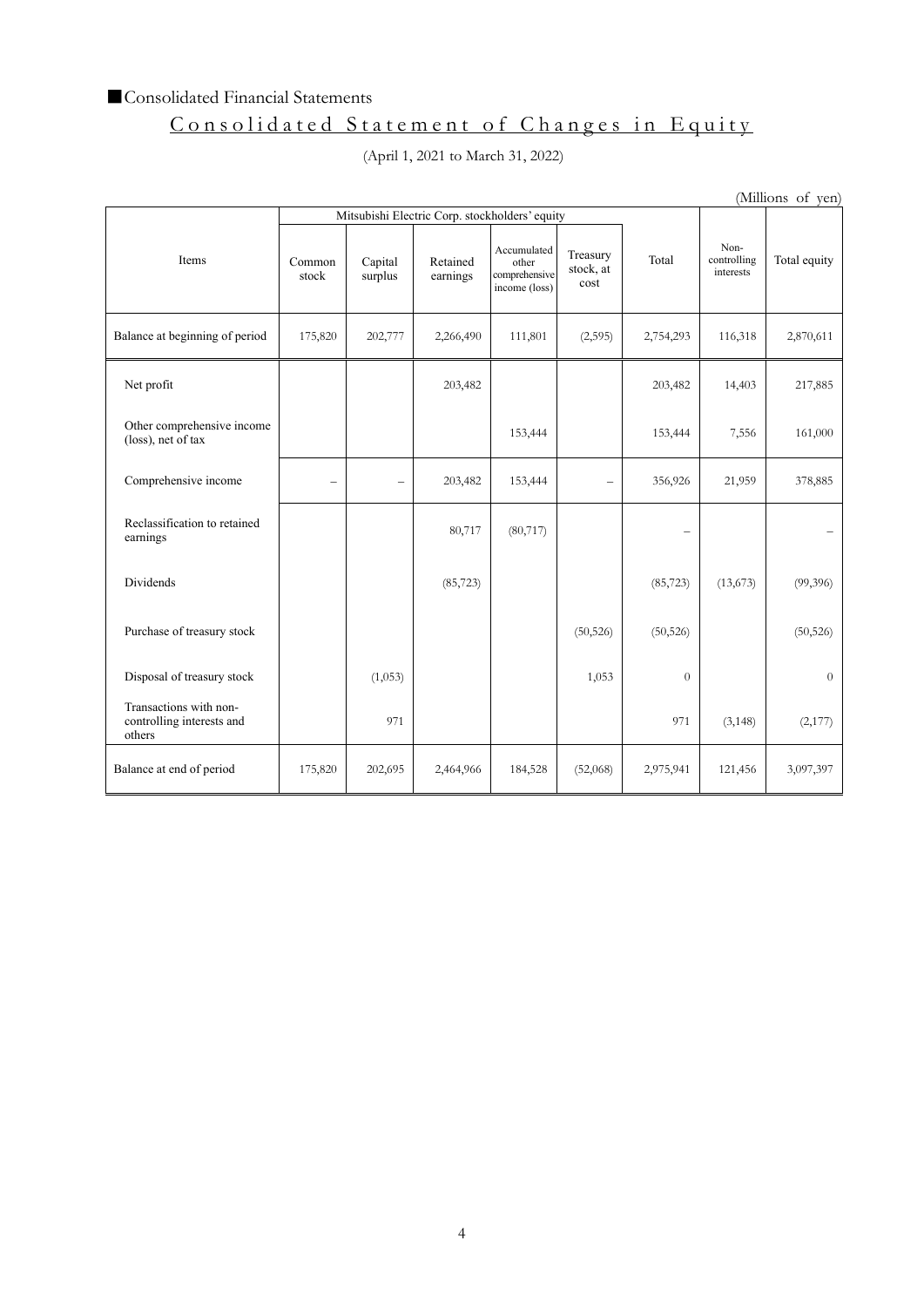#### **Notes to Consolidated Financial Statements:**

- 1. Basis of Preparation of Consolidated Financial Statements
	- The consolidated financial statements of Mitsubishi Electric Corporation (the "Company") are prepared in accordance with the International Financial Reporting Standards ("IFRS"), pursuant to the Article 120, Paragraph 1 of the Ordinance of Company's Accounting. However, based on the second sentence of the same paragraph, some disclosure items required under IFRS are omitted.
- 2. Scope of Consolidation and Application of the Equity Method Number of consolidated subsidiaries: 203
	- Number of associates and joint ventures accounted for using the equity method: 39
- 3. Significant Accounting Policies
	- (1) Valuation of Financial Instruments
		- (a) Non-derivative Financial Assets
			- (i) Financial assets measured at amortized cost

When financial assets are held within a business model whose objective is to hold assets in order to collect contractual cash flows and the contractual terms of the financial asset give rise on specified dates to cash flows that are solely payments of principal and interest on the principal amount outstanding, such financial assets are classified as financial assets measured at amortized cost. Financial assets measured at amortized cost are initially recognized at fair value, and subsequently measured at the initial recognition amount plus or minus accumulated amortization using the effective interest method, adjusting allowance for credit losses.

(ii) Financial assets measured at fair value

Equity instruments which are held primarily to maintain and strengthen business relationships are designated as financial assets measured at fair value through other comprehensive income, and all other financial instruments are classified as financial assets measured at fair value through profit or loss.

- Financial assets measured at fair value through other comprehensive income are initially measured at fair value. Changes in fair value after initial recognition are recognized in other comprehensive income.
- Financial assets measured at fair value through profit or loss are initially measured at fair value. Changes in fair value after initial recognition are recognized in profit or loss.
- (b) Derivatives

Derivatives are initially measured at fair value at the time that contracts are entered into. They are subsequently remeasured at fair value and resulting gains or losses are recognized in profit or loss. However, the effective part of cash flow hedges is recognized in other comprehensive income.

(2) Valuation of Inventories

Inventories are measured at the lower of cost or net realizable value. Net realizable value is the estimated selling price in the ordinary course of business less the estimated costs of completion and the estimated costs necessary to make the sale. In determining the cost, work-in-process for build-to-ordered products are recorded under the specific identification method and make-to-stock products are recorded under the average cost method. Raw material and finished goods inventories are generally recorded using the average-cost method.

- (3) Valuation and Depreciation of Property, Plant and Equipment
	- (a) Property, Plant and Equipment

The cost model is used to measure property, plant and equipment which are presented at cost less any accumulated depreciation and any accumulated impairment losses. Depreciation of property, plant and equipment is generally calculated by the diminishing balance method over the estimated useful life of the assets, except for certain assets which are depreciated by the straight-line method.

(b) Right-of-use Assets

Right-of-use assets are recognized for all leases other than leases that have a lease term of 12 months or less and leases for which the underlying asset is of low value.

Right-of-use assets are initially measured at cost, which mainly comprises the amount of the initial measurement of lease liabilities. Lease liabilities are initially measured at the present value of the remaining lease payments at the commencement date that are discounted mainly using the lessee's incremental borrowing rate. After the initial recognition, right-of-use assets are measured applying a cost model, and presented at cost less any accumulated depreciation and any accumulated impairment losses.

Right-of-use assets are depreciated over the shorter of the useful life or the lease term in the same way as the depreciation of property, plant and equipment owned by the Group.

(4) Impairment of Non-financial Assets

The Company and its consolidated subsidiaries determine whether there is an indication of impairment for non-financial assets, excluding inventories and deferred tax assets. If there is an indication of impairment, these non-financial assets are tested for impairment by estimating the recoverable amount of the asset or cash generating unit. Goodwill and intangible assets with an indefinite useful life are tested for impairment at least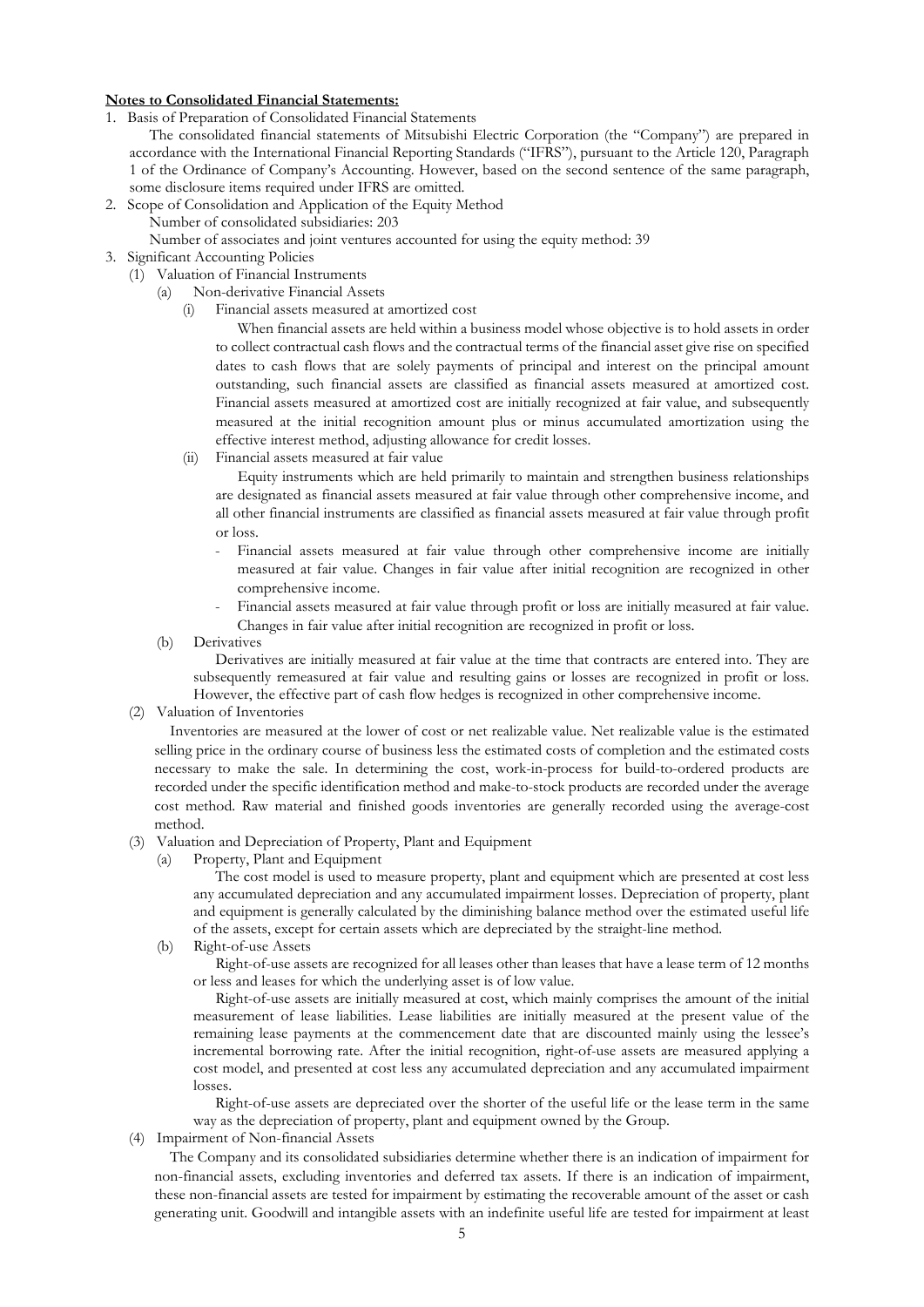annually at the same time every year, irrespective of whether there was any indication of impairment. An impairment loss is recognized in profit or loss if the carrying amount of an asset or a cash generating unit exceeds its recoverable amount.

(5) Provisions

Provisions are recognized when the Company and its consolidated subsidiaries have a present legal or constructive obligation as a result of a past event, and it is probable that an outflow of economic resources will be required to settle the obligation and a reliable estimate can be made of the amount of the obligation. If the effect of the time value of money is material, provisions are recognized at the amounts of estimated future cash flows discounted to their present value using a pre-tax discount rate that reflects the time value of money and the risks specific to the liabilities.

(6) Accounting Treatment of Post-employment Benefits

The present value of the defined benefit obligations and the related current service cost and past service cost are determined using the projected unit credit method.

Discount rates are determined by reference to the market yields of high quality corporate bonds, at the end of the consolidated fiscal year.

Net defined benefit liability or asset is determined at the present value of the defined benefit obligation less the fair value of the plan assets.

The amount of change arising from the remeasurement of defined benefit plans is fully recognized in other comprehensive income in the periods in which it arises and immediately reclassified to retained earnings. Past service costs are recognized in profit or loss for the period in which they arise.

(7) Revenues

The Company and its consolidated subsidiaries recognize revenue in an amount that reflects the consideration to which they expect to be entitled by transferring a good or service to a customer using the five-step approach below, except for income from interest and dividends as defined in IFRS 9.

Step1: Identify the contract(s) with a customer.

Step2: Identify the performance obligations in the contract.

Step3: Determine the transaction price.

Step4: Allocate the transaction price to the separate performance obligations in the contract.

Step5: Recognize revenue when (or as) the entity satisfies a performance obligation.

For mass-produced goods such as home appliances, semiconductors and industrial products, revenue is recognized when the customer accepts the product. For products requiring acceptance inspection of delivered goods, revenue is only recognized when the customer accepts the product, the Company and its consolidated subsidiaries verify that the product achieves predefined performance and there remain only verification of items that are not significant for the customer's final operation check. Consideration for transactions is received primarily within one year after the performance obligation has been satisfied.

Revenue from maintenance agreements is recognized over the contract term as the maintenance is provided. Revenue from specific construction contracts meeting certain criteria is recognized according to the progress of the construction if progress can be reasonably measured. Revenue is recognized only to the extent of the cost incurred if progress cannot be reasonably measured. The progress of construction is measured by comparing the cost incurred through the current year to the estimated total cost. Estimates and underlying assumptions for the aggregate amount of estimated cost are reviewed on an ongoing basis since there is a possibility that the cost incurred may change due to the progress of construction.

Revenue is recognized in an amount that reflects the consideration to which the Company and its consolidated subsidiaries expect to be entitled by transferring the good or service. For contracts which consist of any combination of products, equipment, installation and maintenance, each element is treated as a separate performance obligation and revenue is allocated to each element in proportion to its stand-alone selling price when the good or service provided has a stand-alone value as a separate product.

For contracts which include subsequent changes in consideration such as rebates and discounts, the transaction price is determined by taking into account the variable consideration in a way that the actual value does not significantly diverge from the estimate.

For contracts in which the Company and its consolidated subsidiaries do not have discretion in establishing the transaction price, do not have inventory risk, or another party is primarily responsible for fulfilling the contract, revenue is recognized on a net basis.

4. Notes to Accounting Estimates

The Group used accounting estimates for the following items to recognize their amounts in the consolidated financial statements for this fiscal year. These accounting estimates may significantly affect the consolidated financial statements for the next fiscal year.

With regard to the impact of the novel coronavirus disease (COVID-19), while circumstances remain uncertain, the Company has assumed that the pandemic would not have a significant long-term impact, and used accounting estimates such as the "Recoverable Amount of Property, Plant and Equipment, Goodwill and intangible assets." The Group believes that the above assumption is the best estimate as of the end of this fiscal year. However, if the COVID-19 has a greater impact on future circumstances than expected, it may significantly affect the amounts in the consolidated financial statements.

(1) Estimated Total Cost of Contracts in which Performance Obligations are satisfied Over Time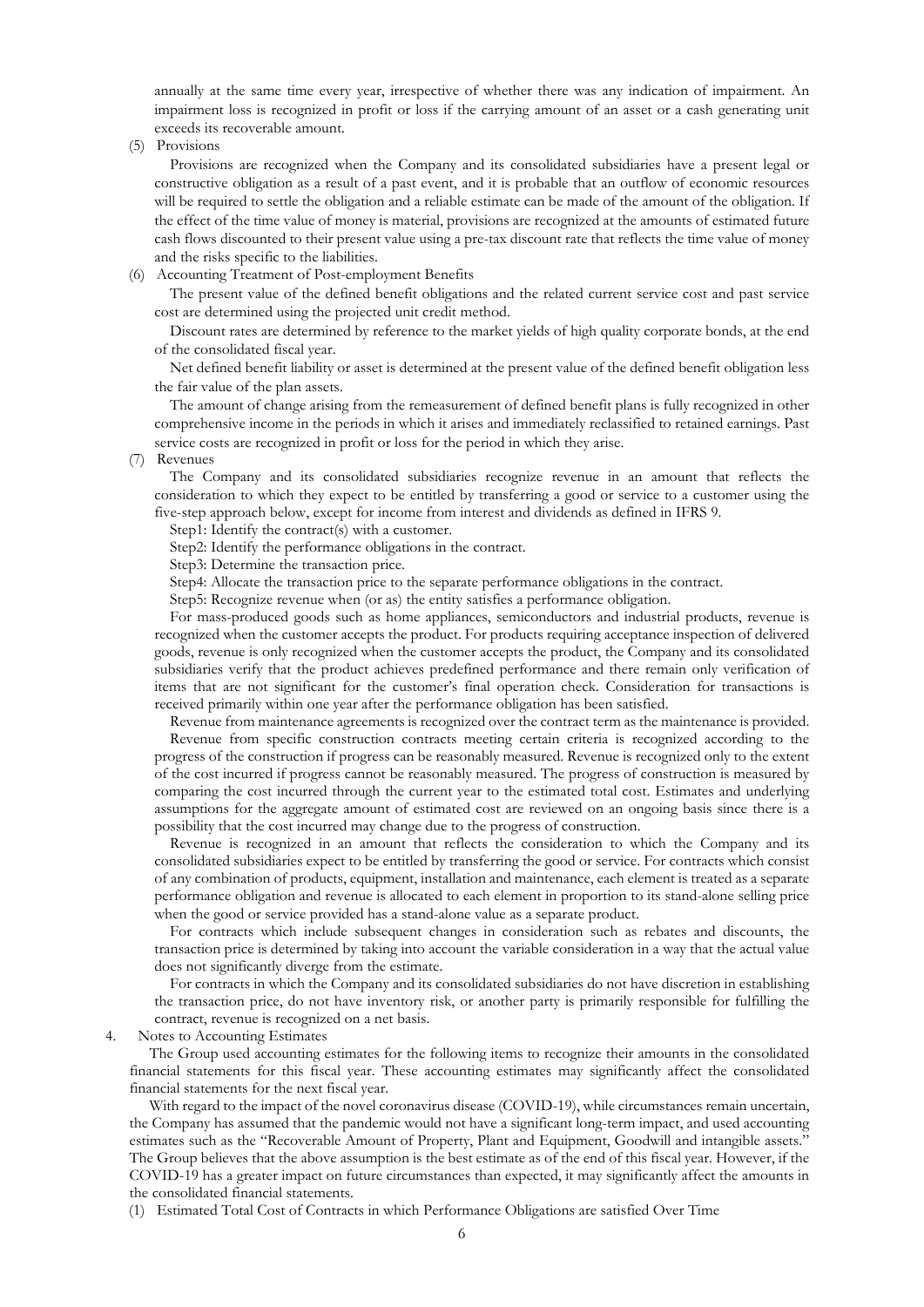The Group recognizes revenue for specific construction contracts meeting certain criteria in the Energy and Electric Systems segment and Information and Communication Systems segment according to the progress of the construction. Revenue in the Energy and Electric Systems segment and Information and Communication Systems segment in this fiscal year are ¥1,238,111 million and ¥354,128 million respectively. A part of these revenues are recognized according to the progress of the construction. The progress of construction is measured by comparing the cost incurred through this fiscal year to the estimated total cost. The estimated total cost is calculated for each contract based on various information such as the contract details of the relevant construction contract, required specifications, the presence or absence of new technological development elements, and historical incurred cost results for similar contracts.

The estimated total cost may be fluctuated due to changes in the environment. Deviations between estimates and actual results may significantly affect the amount of revenue in the consolidated financial statements for the next fiscal year.

#### (2) Recognition and Measurement of Provisions

The Group records the expected amount of future losses on construction contracts in the Energy and Electric Systems segment and Information and Communication Systems segment as a provision for loss on construction, if it is probable that the estimated total cost of such construction will exceed the contract order amount and if the expected loss amount can be reasonably estimated. The balance of provision for loss on construction as of March 31, 2022 is ¥47,267 million. The estimated total cost is calculated for each contract based on various information such as the contract details of the relevant construction contract, required specifications, the presence or absence of new technological development elements, and historical incurred cost results for similar contracts.

The Group generally offers warranties on their products against certain manufacturing and other defects for specific periods of time and/or used conditions of the product. The Group records a provision for product warranties if it is probable that the future cost will be incurred as of the end of the fiscal year and if the expected cost can be reasonably estimated. The Group estimates future warranty costs based primarily on the historical experience of actual warranty claims as well as current information on repair costs. The balance of provision for product warranties as of March 31, 2022 is ¥52,736 million.

The estimated total cost in provision for losses on construction contracts and estimated future warranty cost in provision for product warranties may be fluctuated due to changes in the environment. Deviations between estimates and actual results may significantly affect the amount of provision for losses on construction contracts and provision for product warranties in the consolidated financial statements for the next fiscal year.

(3) Recoverable Amount of Property, Plant and Equipment, Goodwill and intangible assets

For the impairment test of property, plant and equipment, goodwill, and intangible assets, the recoverable amount of an asset or cash generating unit is calculated as the higher of its value in use and its fair value less costs of disposal. Estimated future cash flows used in the calculation of value in use are discounted to their present value using a pre-tax discount rate reflecting the time value of money and the risks specific to the asset. Impairment losses are recognized in profit or loss if the carrying amount of an asset or a cash-generating unit exceeds its recoverable amount. Impairment losses of ¥4,080 million are recognized for this fiscal year. As a result, the balance of property plant and equipment is ¥855,746 million, and the balance of goodwill and intangible assets are ¥161,494 million as of March 31, 2022.

The estimated future cash flows and estimated fair value less costs of disposal may be fluctuated due to changes in the environment. Deviations between estimates and actual results may significantly affect the amount of impairment losses on property, plant and equipment, goodwill and intangible assets in the consolidated financial statements for the next fiscal year.

During this fiscal year, as a certain domestic manufacturing facility for the automotive equipment business within the Industrial Automation Systems segment has recognized consecutive operating losses for some years, due to the burden of upfront investments to increase orders of electric vehicle-related equipment, soaring material and logistics costs, the effects on sales and production from the supply crunch of semiconductor parts and other reasons, it was determined that there was an indication of impairment for the fixed assets of the facility. Accordingly, the Company performed an impairment test to determine whether an impairment loss should be recognized. While this manufacturing facility has property, plant and equipment of ¥50,241 million, and intangible assets of ¥1,733 million, the Company concluded that the recognition of an impairment loss was not necessary since the recoverable amount based on the value in use, which was calculated as the discounted present value of estimated future cash flows, exceeded the carrying amount of the assets. Future cash flows are based on the business plans prepared by management. The business plans are based on various assumptions, such as the increase in orders received for the Company's electric vehiclerelated equipment in anticipation of an expanded electric vehicle market in response to the trend of decarbonization and the optimal procurement of parts.

The Group believes that the estimates based on these assumptions are reasonable. However, if any changes occur in the economic environment and accordingly revisions are required for such estimates, the recognition of impairment losses may become necessary for the next fiscal year.

(4) Recoverability of Deferred Tax Assets

A deferred tax asset is recognized for deductible temporary differences, unused tax losses carryforwards and tax credit carryforwards to the extent that is probable that they can be utilized against future taxable profit.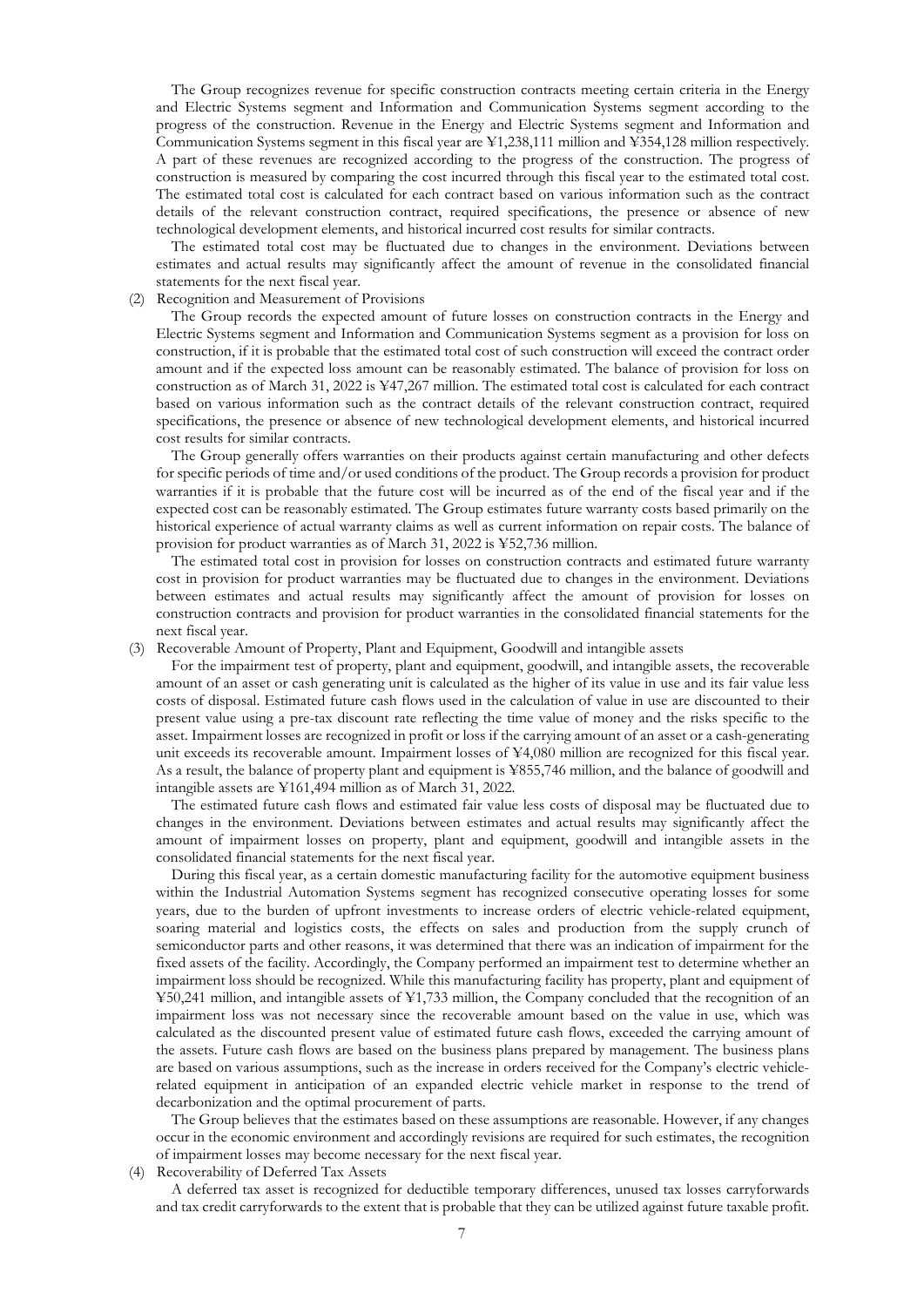In assessing the realizability of deferred tax assets, the Group estimates future taxable income, and considers whether it is probable that some portion or all of the deferred tax assets will be realized. The Group consider the scheduled reversal of deferred tax liabilities, projected future taxable profit, and tax planning strategies in making this assessment. The balance of deferred tax assets as of March 31, 2022 is ¥159,915 million.

The estimated future taxable profit may be fluctuated due to changes in the environment. Deviations between estimates and actual results may significantly affect the amount of deferred tax assets in the consolidated financial statements for the next fiscal year.

(5) Measurement of Defined Benefit Obligation

Defined benefit obligation is calculated based on actuarial assumptions, such as the discount rate, the retirement rate, the lump-sum payment selection rate, and the mortality rate. The period of discount is determined based on the period to the date on which future annual benefits are expected to be paid. Discount rates are determined by reference to market yields consistent with the period of discount on high quality corporate bonds at the end of this fiscal year. The balance of net defined benefit liabilities as of March 31, 2022 is ¥162,353 million.

The actuarial assumptions may be fluctuated due to changes in the environment. Deviations between assumptions and actual results or changes in assumptions may significantly affect the amount of defined benefit obligation in the consolidated financial statements for the next fiscal year.

(6) Fair Value of Financial Instruments

The fair value of non-marketable equity instruments is calculated based on comprehensively taking into consideration quantitative information on the net assets and other financial information of the investee and forecasts of its future cash flows. The balance of non-marketable equity instruments as of March 31, 2022 is ¥71,169 million.

The estimated fair value may be fluctuated due to changes in the environment. Changes in assumptions such as investee's performance and future cash flows estimation may affect the amount of other comprehensive income for the next fiscal year.

- 5. Notes to Consolidated Statement of Financial Position
	- (1) Allowance for credit losses directly deducted from assets: ¥14,878 million
	- (2) Accumulated depreciation of property, plant and equipment: ¥2,584,877 million The figure for accumulated depreciation of property, plant and equipment includes accumulated impairment losses.
	- (3) Accumulated Other Comprehensive Income (Loss)

Changes in fair value of financial assets measured at fair value through other comprehensive income: ¥85,204 million

Exchange differences on translating foreign operations: ¥99,293 million

Net changes in the fair value of cash flow hedges: ¥31 million

- (4) Guarantee liabilities: ¥2,864 million
- 6. Notes to Consolidated Statement of Changes in Equity
	- (1) Class and Total Number of Shares Issued and Outstanding and Treasury Stock as of March 31, 2022 Shares issued and outstanding (common stock): 2,147,201,551 shares Treasury stock (common stock): 35,228,959 shares

Note: Treasury stock includes 1,130,436 shares of the Company's stock held by the Board Incentive Plan Trust.

- (2) Items Concerning Dividends
- Dividends paid: ¥85,723 million
- 7. Notes to Financial Instruments
	- (1) Items Concerning the Status of Financial Instruments

The Company and its consolidated subsidiaries undertake fund management primarily through short-term investments that have a maturity of three months or less from the date of acquisition and are readily convertible to cash and which are subject to an insignificant risk of changes in value. Such funds are recognized in cash and cash equivalents. Financing is conducted through borrowings from financial institutions and by issuing bonds.

Risks associated with customer credit risk-related trade receivables and contract assets are managed by first conducting screening through external agencies, then establishing customer credit limits and regularly monitoring customers' financial condition.

Other financial assets are mainly equity instruments, which are managed by regularly monitoring their fair value. The Company and certain consolidated subsidiaries also make use of derivative instruments to avoid market risks from changes in foreign currencies and interest rates, and do not hold or issue financial instruments for trading purposes.

(2) Items Concerning the Fair Value of Financial Instruments

The Group classifies fair value measurements from level 1 to level 3 according to the observability of the inputs used in measurement:

Level 1: Quoted prices for identical assets or liabilities in active markets

Level 2: Fair value calculated directly or indirectly using observable prices other than those in level 1

Level 3: Fair value calculated using valuation techniques including unobservable inputs

A determination is made at the end of each fiscal year as to whether there are financial instruments for which transfers between levels were carried out. There were no financial instruments with significant transfers between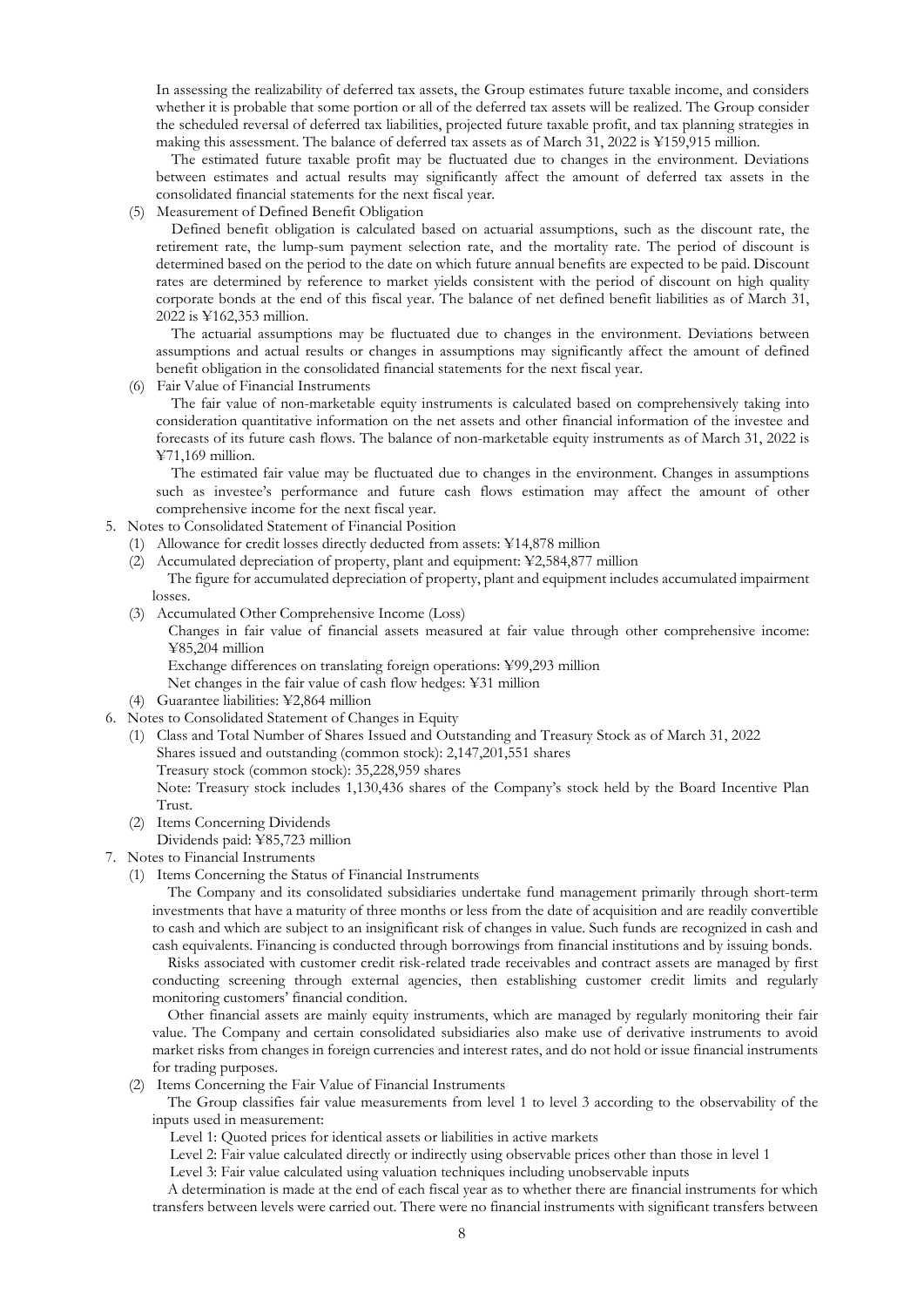levels in this fiscal year.

(i) Financial instruments measured at amortized cost

Methods of measurement of fair value, carrying amount and fair value of financial instruments measured at amortized cost are as follows:

(Borrowings (including long-term borrowings to be repaid within 1 year))

Fair values of borrowings are calculated using the present value of future cash flows discounted by the expected interest rate for similar new contracts and are classified as level 2 because fair value is calculated using observable market data.

|                                       |                 | (Millions of yen) |
|---------------------------------------|-----------------|-------------------|
|                                       | Carrying amount | Fair value        |
| Borrowings                            |                 |                   |
| (including long-term borrowings to be | 142,208         | 139,994           |
| repaid within 1 year)                 |                 |                   |

Note: The fair value of financial assets and financial liabilities measured at amortized cost other than the above approximated the carrying amounts.

(ii) Financial instruments measured at fair value on a recurring basis

The method of measurement of fair value and fair value of financial instruments measured at fair value on a recurring basis are as follows:

(Equity instruments and debt instruments)

The fair value of marketable equity instruments is calculated based on the market price at the end of the fiscal year and are classified as level 1 because fair value is calculated using the market value of an identical asset in an active market. The fair value of non-marketable equity instruments and debt instruments is calculated based on comprehensively taking into consideration quantitative information on the net assets and other financial information of the investee and forecasts of its future cash flows, and are classified as level 3 because fair value is calculated based on valuation techniques using unobservable indicators.

(Derivative assets and liabilities)

Fair values of derivatives are calculated based on market interest rates and market rates of foreign exchange banks as financial assets or financial liabilities measured at fair value through profit or loss and are classified as level 2 because fair value is calculated using observable market data.

|                        |         |         |         | (Millions of ven) |
|------------------------|---------|---------|---------|-------------------|
|                        | Level 1 | Level 2 | Level 3 | Total             |
| Equity instruments     | 200,178 |         | 70,614  | 270,792           |
| Debt instruments       |         | –       | 555     | 555               |
| Derivative assets      |         | 4,564   |         | 4,564             |
| Total assets           | 200,178 | 4,564   | 71,169  | 275,911           |
| Derivative liabilities |         | 17,867  |         | 17,867            |
| Total liabilities      |         | 17,867  |         | 17,867            |

8. Notes to Per Share Information Equity attributable to Mitsubishi Electric Corp. stockholders per share: ¥1,409.08 Basic earnings per share for net profit attributable to Mitsubishi Electric Corp. stockholders: ¥95.41 Diluted earnings per share for net profit attributable to Mitsubishi Electric Corp. stockholders: ¥95.41 9. Notes to Significant Subsequent Events

There were no significant subsequent events.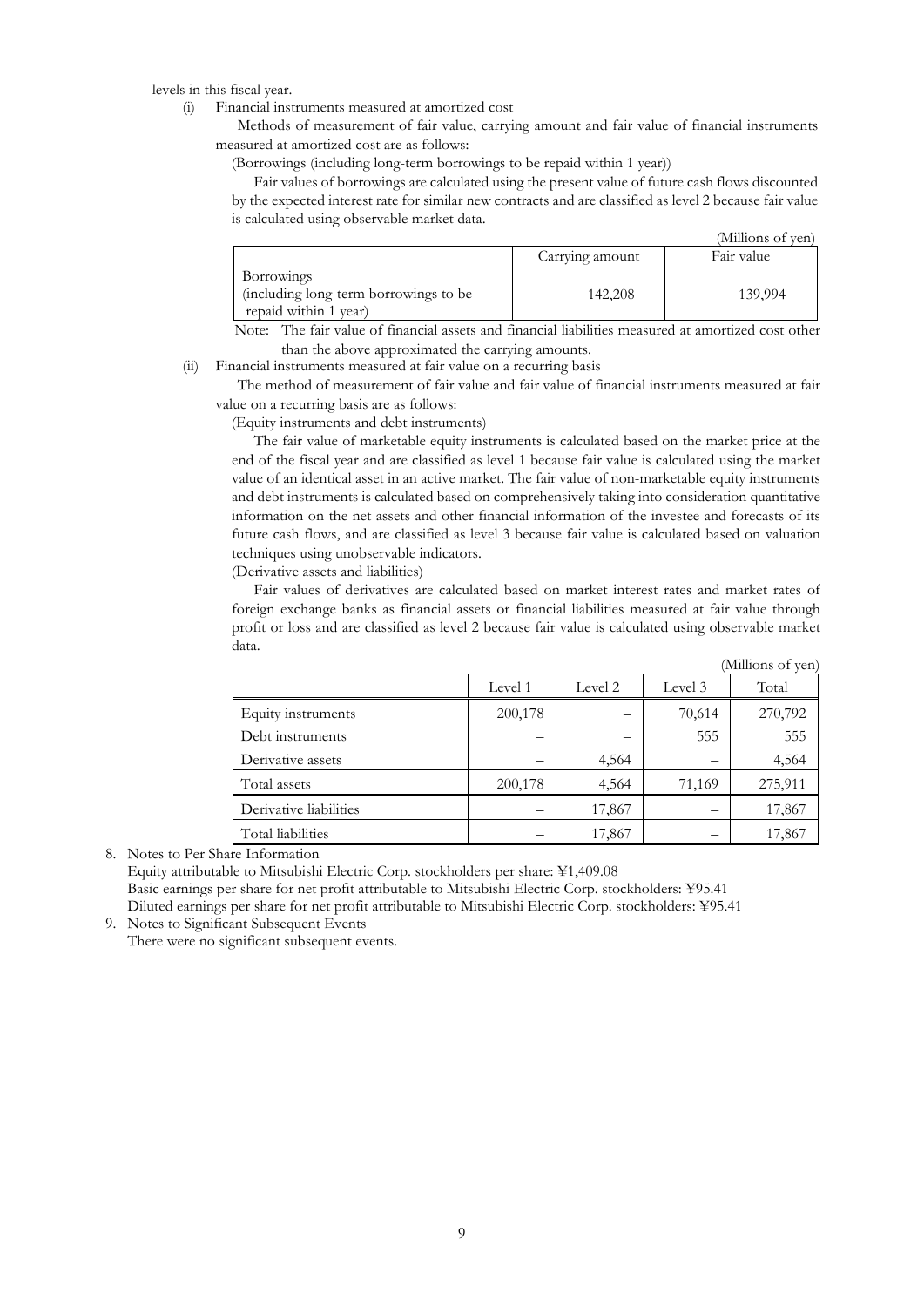#### 10. Notes to Revenue

The Group's business consists of 6 reportable segments: Energy and Electric Systems, Industrial Automation Systems, Information and Communication Systems, Electronic Devices, Home Appliances and Others. Revenue is presented by these categories since the Company's management periodically uses them for decision of business resources allocation and evaluation of business operations.

Revenue is disaggregated by region according to the customer's location. The relationship between these disaggregated revenue and segment revenue are as follows.

|                                             |           |                  |           |         |        |           | (Millions of yen)     |  |  |
|---------------------------------------------|-----------|------------------|-----------|---------|--------|-----------|-----------------------|--|--|
|                                             |           |                  | Overseas  |         |        |           |                       |  |  |
|                                             | Japan     | North<br>America | Asia      | Europe  | Other  | Subtotal  | Consolidated<br>total |  |  |
| Energy and Electric<br>Systems              | 856,910   | 108,705          | 218,052   | 24,277  | 20,355 | 371,389   | 1,228,299             |  |  |
| Industrial<br><b>Automation Systems</b>     | 551,276   | 175,898          | 559,938   | 150,300 | 10,088 | 896,224   | 1,447,500             |  |  |
| Information and<br>Communication<br>Systems | 304,194   | 3,450            | 6,179     | 1,290   | 332    | 11,251    | 315,445               |  |  |
| <b>Electronic Devices</b>                   | 64,041    | 10,156           | 86,758    | 32,813  | 233    | 129,960   | 194,001               |  |  |
| Home Appliances                             | 414,841   | 162,952          | 226,440   | 285,629 | 41,150 | 716,171   | 1,131,012             |  |  |
| Others                                      | 141,140   | 770              | 17,584    | 999     | 8      | 19,361    | 160,501               |  |  |
| Consolidated total                          | 2,332,402 | 461,931          | 1,114,951 | 495,308 | 72,166 | 2,144,356 | 4,476,758             |  |  |

#### 11. Other Notes

#### (1) Other profit (loss)

Other profit (loss) in this fiscal year includes impairment losses of ¥4,080 million on property, plant and equipment, intangible assets and others.

The impairment losses were mainly due to the decline in profitability of car multimedia products owing to commoditization, etc. at a certain domestic manufacturing facility in the automotive equipment business within the Industrial Automation Systems segment. The Group recorded impairment losses of ¥1,577 million for property, plant and equipment related to business assets such as machinery and equipment, and ¥2,107 million for intangible assets and others. The recoverable amount is mainly measured based on the fair value less cost of disposal. These measurements are based on real estate appraisal amount. The fair value hierarchy is level 3.

#### (2) Contingent liabilities

In June 2021, an internal investigation revealed that the inspections of some of the HVAC (Heating, Ventilation and Air Conditioning systems) and other products for railcars manufactured at Nagasaki Works were conducted in a different way from the inspections described in the purchase specification, had not been actually conducted, and had inappropriate documentation in the inspection reports.

The Company has been reporting the situation to the customers and discussing with the customers on the measures to be taken. In addition, the Company has set up an investigative committee chaired by an external lawyer in July 2021 to investigate the existence of improper quality control practices on a company-wide basis, the facts and causes of the improper practices, and based on the findings of the investigation, to formulate measures to prevent any recurrence.

Although the investigation is still in progress, the Company recognized inspection and replacement costs, etc. in relation to the improper quality control practices identified up to March 31, 2022 in this fiscal year.

The financial position and financial results of Mitsubishi Electric Group may be affected depending on the progress of future discussions with customers and investigations. The Company has not incorporated these impacts into the consolidated financial statements for this fiscal year as it is impossible to reasonably estimate the impacts at present.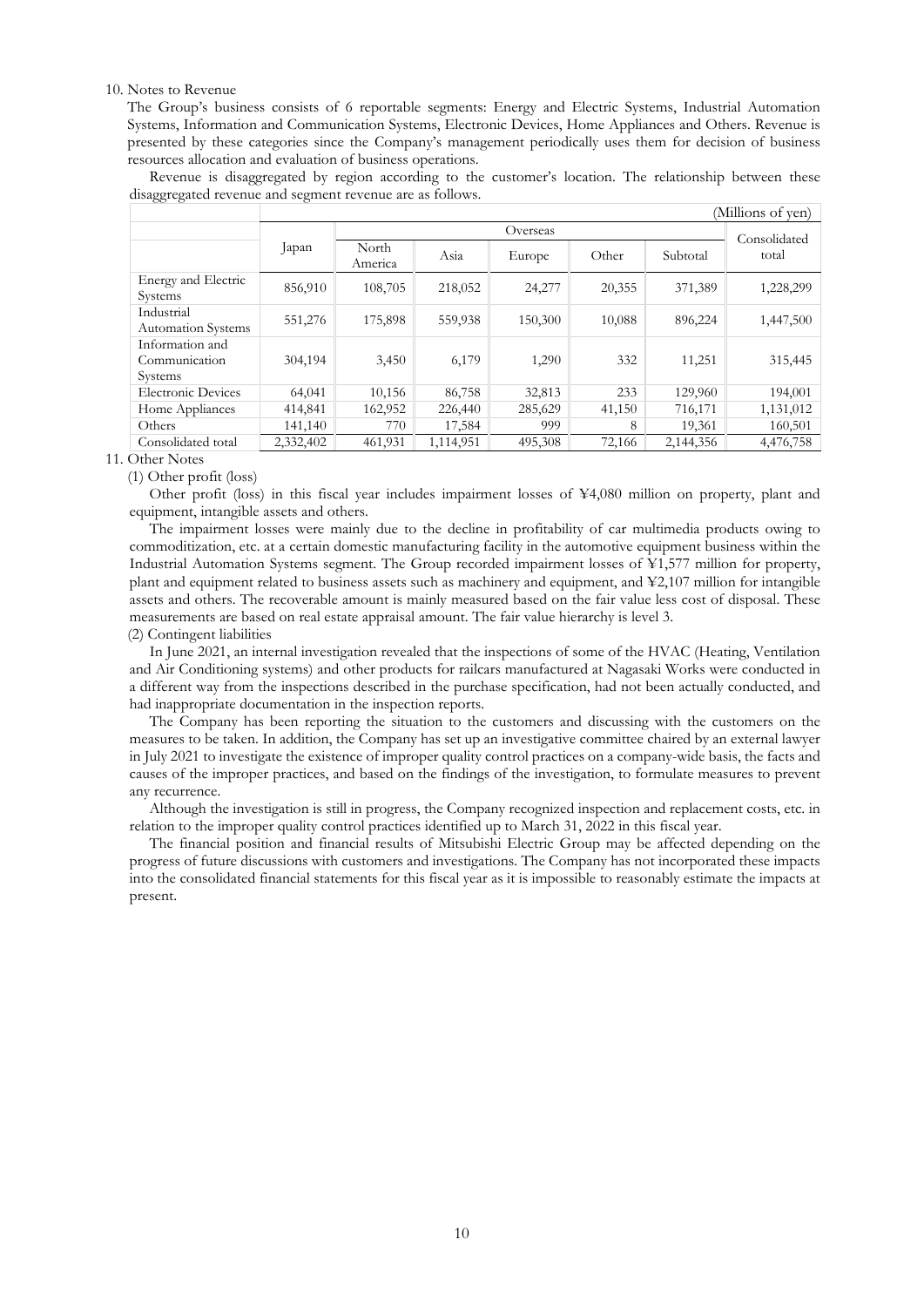#### ■Financial Statements

#### Statement of Changes in Net Assets (April 1, 2021 to March 31, 2022)

|                                                        |                                 |                             |                             |                               |                                   |                         |                                            |           |                         |                           | (Millions of yen)    |
|--------------------------------------------------------|---------------------------------|-----------------------------|-----------------------------|-------------------------------|-----------------------------------|-------------------------|--------------------------------------------|-----------|-------------------------|---------------------------|----------------------|
|                                                        |                                 | Shareholders' equity        |                             |                               |                                   |                         |                                            |           | adjustments             | Valuation and translation |                      |
|                                                        |                                 | Capital surplus             |                             |                               | Retained earnings                 |                         |                                            |           |                         |                           |                      |
|                                                        | Common                          |                             |                             |                               |                                   | Other retained earnings |                                            | Treasury  | Total                   | Unrealized<br>gains       | Deferred<br>gains or |
|                                                        | stock                           | Legal<br>capital<br>surplus | Other<br>capital<br>surplus | Legal<br>retained<br>earnings | Reserve for<br>reduction<br>entry | General<br>reserve      | Retained<br>earnings<br>brought<br>forward | stock     | shareholders'<br>equity | (losses) on<br>securities | losses on<br>hedges  |
| Balance at beginning of period                         | 175,820                         | 181,140                     | 181                         | 43,955                        | 9,583                             | 300,000                 | 649,144                                    | (2,595)   | 1,357,228               | 103,459                   | (264)                |
| Changes of items during the<br>period                  |                                 |                             |                             |                               |                                   |                         |                                            |           |                         |                           |                      |
| Dividends from surplus                                 |                                 |                             |                             |                               |                                   |                         | (85, 723)                                  |           | (85, 723)               |                           |                      |
| Net income                                             |                                 |                             |                             |                               |                                   |                         | 179,389                                    |           | 179,389                 |                           |                      |
| Purchase of treasury stock                             |                                 |                             |                             |                               |                                   |                         |                                            | (50, 526) | (50, 526)               |                           |                      |
| Disposal of treasury stock                             |                                 |                             | $\Omega$                    |                               |                                   |                         |                                            | 1,053     | 1,053                   |                           |                      |
| Net change of items other<br>than shareholders' equity |                                 |                             |                             |                               |                                   |                         |                                            |           | -                       | (14, 117)                 | (320)                |
| Total changes of items during<br>the period            | $\hspace{0.1mm}-\hspace{0.1mm}$ | $\overline{\phantom{0}}$    |                             |                               | $\overline{\phantom{0}}$          |                         | 93,666                                     | (49, 472) | 44,194                  | (14, 117)                 | (320)                |
| Balance at end of period                               | 175,820                         | 181,140                     | 181                         | 43,955                        | 9,583                             | 300,000                 | 742,810                                    | (52,068)  | 1,401,422               | 89,342                    | (584)                |

11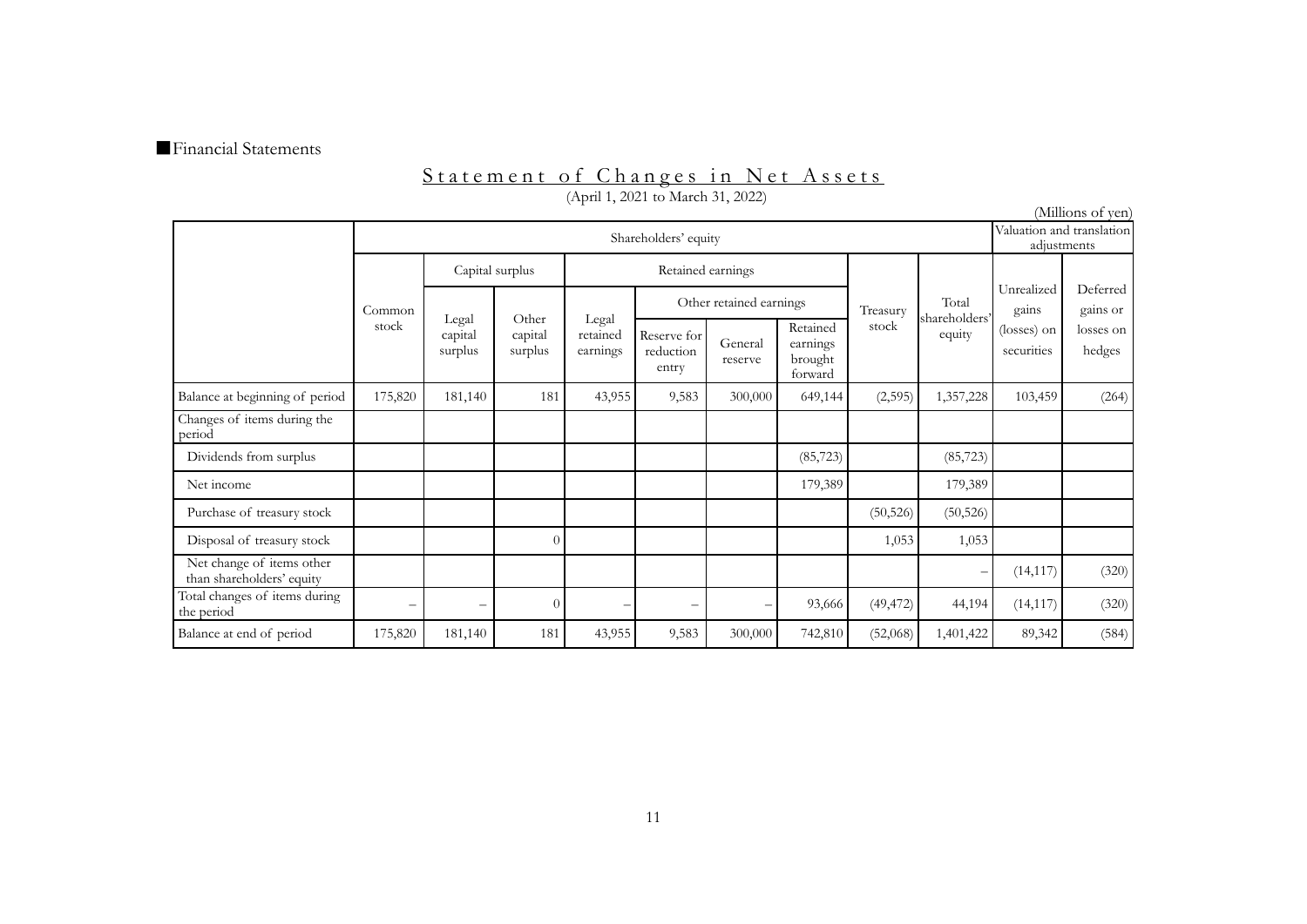#### **Notes to Financial Statements:**

1. Valuation of Inventories

Raw materials and finished goods are generally recorded using the average-cost method. In work-inprocess, Mitsubishi Electric Corporation (the "Company") records the ordered products at the acquisition cost and the regular purchased products at the average production cost. The inventories on the balance sheet are measured by reflecting write-downs resulting from decreased profitability.

- 2. Valuation of Short-Term Investment and Investment Securities
	- (1) Investment in subsidiaries and affiliates: Cost method using the moving-average method (2) Other securities:

Marketable securities: Fair value at the fiscal year-end. (Unrealized gains and losses, net of the related tax effect are directly recorded in shareholders' equity. The cost is determined on the movingaverage method.)

Non-marketable securities: Cost method using the moving-average method

- 3. Depreciation of property, plant and equipment is calculated by the declining-balance method. However, depreciation of buildings (excluding attached facilities) acquired since April 1, 1998, and on facilities attached to buildings and structures acquired since April 1, 2016 are calculated by the straight-line method. 4. Basis for Calculating Provisions
- - (1) Allowance for doubtful accounts: To prepare for possible losses on uncollectible notes and accounts receivable. The Company records the estimated uncollectible amounts based on credit loss history for general accounts receivable, and the collectability for each individual account for specific doubtful receivables.
	- (2) Provision for product warranties: To prepare for expenses related to the servicing of products, the Company records an estimated amount based upon historical experience.
	- (3) Provision for losses on construction contracts: To prepare for possible losses on the estimated amount of uncompleted construction contracts during the fiscal year, the Company records provisions for aforementioned estimated amount.
	- (4) Retirement and severance benefits: To prepare for employees' retirement benefits, the Company records an amount calculated based upon the estimated retirement and severance benefit obligations and the fair value of plan assets at the end of the fiscal year.

Past service costs are amortized as incurred using the straight-line method over the average remaining years of service of the employees.

Actuarial gains and losses are amortized in the year following the year in which the gains or losses are recognized using the straight-line method over the average remaining years of service of the employee.

- (5) Provision for loss on investments in foreign subsidiaries and affiliates: To prepare for losses related to overseas investments, the Company records the amount of estimated losses based upon the financial conditions of the entities in which it has investments.
- (6) Provision for directors' retirement benefits: To prepare for the payment of retirement benefits to directors and executive officers, the Company records the estimated amount at fiscal year-end calculated based upon internal regulations.
- (7) Provision for competition-law-related expense: The Company records the estimated contingent losses related to Competition Laws.
- 5. Basis for Calculating Revenue and Expenses

The Company recognizes revenue in an amount that reflects the consideration to which they expect to be entitled by transferring a good or service to a customer using the five-step approach below, except for income from interest and dividends.

Step1: Identify the contract(s) with a customer.

Step2: Identify the performance obligations in the contract.

Step3: Determine the transaction price.

Step4: Allocate the transaction price to the separate performance obligations in the contract.

Step5: Recognize revenue when (or as) the entity satisfies a performance obligation.

For mass-produced goods such as home appliances, semiconductors and industrial products, revenue is recognized when the customer accepts the product. For products requiring acceptance inspection of delivered goods, revenue is only recognized when the customer accepts the product, the Company verifies that the product achieves predefined performance and there remains only verification of items that are not significant for the customer's final operation check. Consideration for transactions is received primarily within one year after the performance obligation has been satisfied.

Revenue from maintenance agreements is recognized over the contract term as the maintenance is provided.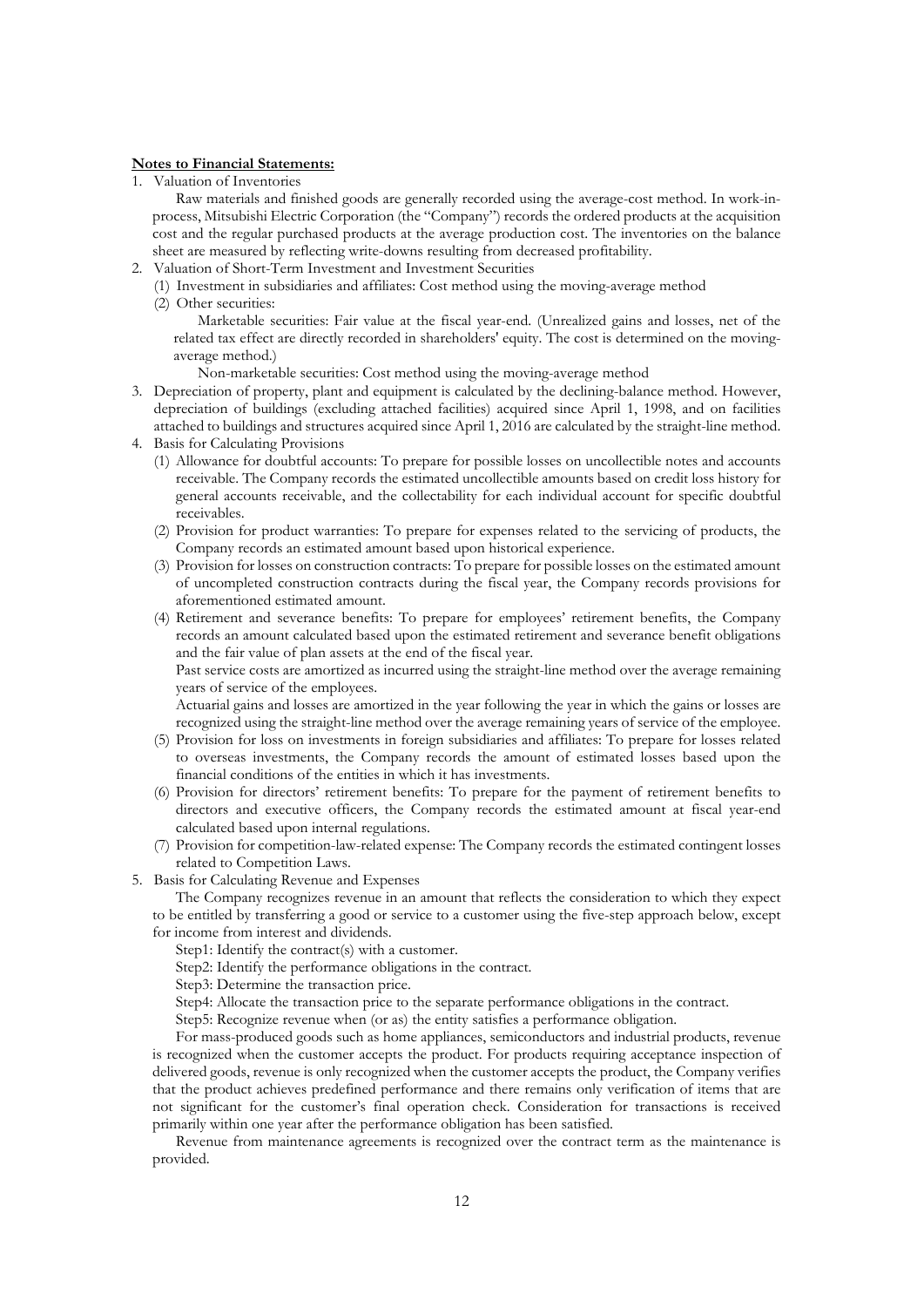Revenue from specific construction contracts meeting certain criteria is recognized according to the progress of the construction if progress can be reasonably measured. Revenue is recognized only to the extent of the cost incurred if progress cannot be reasonably measured. The progress of construction is measured by comparing the cost incurred through the current year to the estimated total cost. Estimates and underlying assumptions for the aggregate amount of estimated cost are reviewed on an ongoing basis since there is a possibility that the cost incurred may change due to the progress of construction.

Revenue is recognized in an amount that reflects the consideration to which the Company expects to be entitled by transferring the good or service. For contracts which consist of any combination of products, equipment, installation and maintenance, each element is treated as a separate performance obligation and revenue is allocated to each element in proportion to its stand-alone selling price when the good or service provided has a stand-alone value as a separate product.

For contracts which include subsequent changes in consideration such as rebates and discounts, the transaction price is determined by taking into account the variable consideration in a way that the actual value does not significantly diverge from the estimate.

- 6. The tax-exclusion method is used to account for consumption taxes.
- 7. The Company adopts a consolidated taxation system.
- 8. Accounting Estimates

Items and balances including major accounting estimates and assumptions that could have a significant effect on the amounts in the financial statements of the Company are as follows.

The details of the estimates have been omitted as they are identical to those in the notes to the consolidated financial statements.

(i) Estimated total cost of contracts in which performance obligations are satisfied over time The Company has reported net sales of ¥2,557,436 million. A part of this is revenue recognized according to the progress of the construction pursuant to contract agreements.

| (ii)  | Provisions                                                |                                                            |
|-------|-----------------------------------------------------------|------------------------------------------------------------|
|       | Reserve for loss on construction contracts                | $\text{\textless}31,208$ million                           |
|       | Reserve for product warranties                            | $\text{\textless}35,277$ million                           |
| (iii) | Property, plant and equipment and intangible fixed assets | $\textcolor{blue}{\textbf{\text{Y470,507}}}\text{million}$ |
| (iv)  | Deferred tax assets                                       | $\text{\textsterling}47,599$ million                       |

- 
- (v) Investments and other assets other
	- At the end of this fiscal year, plan assets exceeded the retirement and severance benefit obligations as adjusted for unrecognized actuarial gains and losses. A portion of the ¥141,589 million in investments and other assets - other corresponds to this excess amount.
- (vi) Investment in securities and investment in subsidiaries and affiliates ¥651,930 million 9. Accumulated depreciation of property, plant and equipment: ¥1,689,659 million

The figure for accumulated depreciation of property, plant and equipment includes accumulated impairment losses.

- 10. Contingent liabilities
	- (1) Guarantee liabilities: ¥1,168 million

Outstanding of transferred accounts receivable with recourse: ¥925 million; employees (home financing loans): ¥242 million

(2) Others

In June 2021, an internal investigation revealed that the inspections of some of the HVAC (Heating, Ventilation and Air Conditioning systems) and other products for railcars manufactured at Nagasaki Works were conducted in a different way from the inspections described in the purchase specification, had not been actually conducted, and had inappropriate documentation in the inspection reports.

The Company has been reporting the situation to the customers and discussing with the customers on the measures to be taken. In addition, the Company has set up an investigative committee chaired by an external lawyer in July 2021 to investigate the existence of improper quality control practices on a company-wide basis, the facts and causes of the improper practices, and based on the findings of the investigation, to formulate measures to prevent any recurrence.

Although the investigation is still in progress, the Company recognized inspection and replacement costs, etc. in relation to the improper quality control practices identified up to March 31, 2022 in this fiscal year.

The financial position and financial results of the Company may be affected depending on the progress of future discussions with customers and investigations. The Company has not incorporated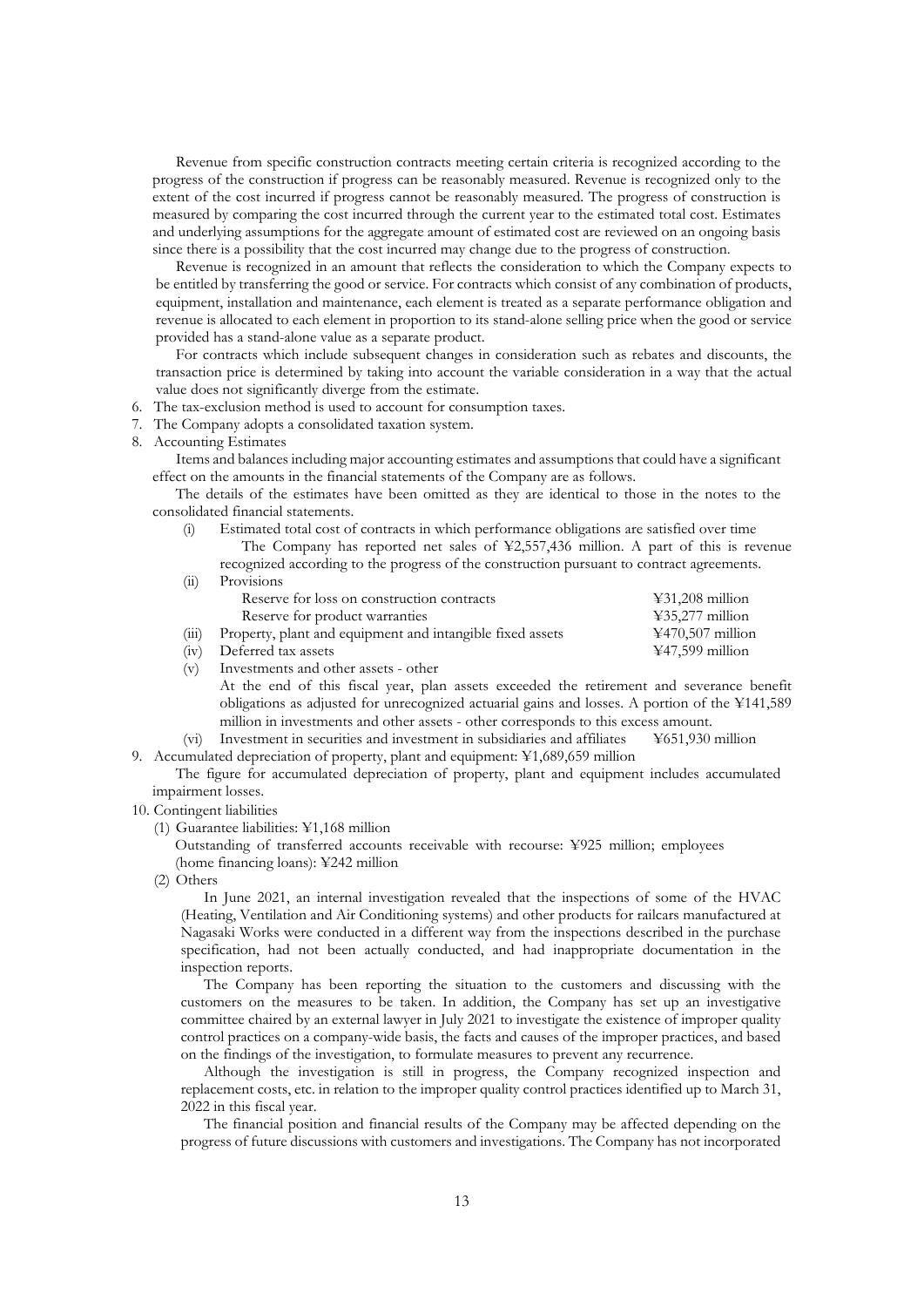these impacts into the financial statements for this fiscal year as it is impossible to reasonably estimate the impacts at present.

11. Receivables from affiliates:

Short-term: ¥545,171 million Long-term: ¥9,499 million Payables to affiliates: Short-term: ¥683,824 million

Long-term: ¥78,529 million

12. Net sales to affiliates: ¥1,449,744 million Purchases from affiliates: ¥1,171,703 million

Total transactions with affiliates, excluding operating transactions: ¥10,134 million

13. Shares issued and outstanding at the fiscal year-end (common stock): 2,147,201,551 shares

14. Treasury stock at the fiscal year-end (common stock): 35,228,959 shares

Note: The number of treasury stock includes 1,130,436 shares held through the Board Incentive Plan (BIP) Trust.

15. Dividends

(1) Amount of dividends paid

| Resolution                  | Total cash dividends Dividends per share |        | Record date                         | Effective date |  |
|-----------------------------|------------------------------------------|--------|-------------------------------------|----------------|--|
| April 28, 2021 resolution   | $455,816$ million                        | 426.00 | March 31, 2021                      | June 2, 2021   |  |
| of the Board of Directors   |                                          |        |                                     |                |  |
| October 28, 2021 resolution | $¥29,906$ million                        | ¥14.00 | September 30, 2021 December 2, 2021 |                |  |
| of the Board of Directors   |                                          |        |                                     |                |  |

(2) Dividends with a record date in the current period and the effective date in the next period

| Resolution                                           |                   | Total cash dividends   Dividends per share | Record date    | Effective date |
|------------------------------------------------------|-------------------|--------------------------------------------|----------------|----------------|
| May 25, 2022 resolution<br>of the Board of Directors | $¥54,940$ million | 426.00                                     | March 31, 2022 | June 2, 2022   |

16. Significant components of the deferred tax assets and deferred tax liabilities

(1) Deferred tax assets:

Provision for retirement benefits and others: ¥106,495 million

(2) Deferred tax liabilities:

Gain on contribution of securities to employee retirement benefit trust and others: ¥(58,895) million (3) Net deferred tax assets: ¥47,599 million

17. Transactions with Related Parties

| Category   | Company name                                                     | $%$ of voting<br>rights    | Relationship                                                                                                                                              | Details of<br>transactions                                         | Amount<br>$(\frac{1}{2}$ Millions) | Item                             | Period-end<br>balance<br>(¥ Millions) |
|------------|------------------------------------------------------------------|----------------------------|-----------------------------------------------------------------------------------------------------------------------------------------------------------|--------------------------------------------------------------------|------------------------------------|----------------------------------|---------------------------------------|
| Subsidiary | Mitsubishi Electric<br>Europe B.V.                               | Direct $100\%$             | As a subsidiary, sells<br>Mitsubishi Electric<br>products                                                                                                 | Sales of<br>Mitsubishi<br>Electric<br>products*                    | 172,815                            | Trade<br>accounts<br>receivables | 79,693                                |
| Subsidiary | Mitsubishi Electric<br>Living Environment<br>Systems Corporation | Direct 73%<br>Indirect 27% | As a subsidiary, sells<br>Mitsubishi Electric's<br>home electric systems<br>and equipment                                                                 | Sales of<br>Mitsubishi<br>Electric<br>products*                    | 170,629                            | Trade<br>accounts<br>receivables | 42,265                                |
| Subsidiary | Mitsubishi Electric<br>Inc.                                      |                            | As a subsidiary,<br>purchases components<br>Automotive America, Indirect 100% from Mitsubishi Electric<br>to manufacture and sell<br>automotive equipment | Manufacture and<br>sales of<br>Mitsubishi<br>Electric<br>products* | 80,395                             | Trade<br>accounts<br>receivables | 29,369                                |

Note: Terms of transactions with subsidiaries, including prices are determined through the negotiation considering the market condition.